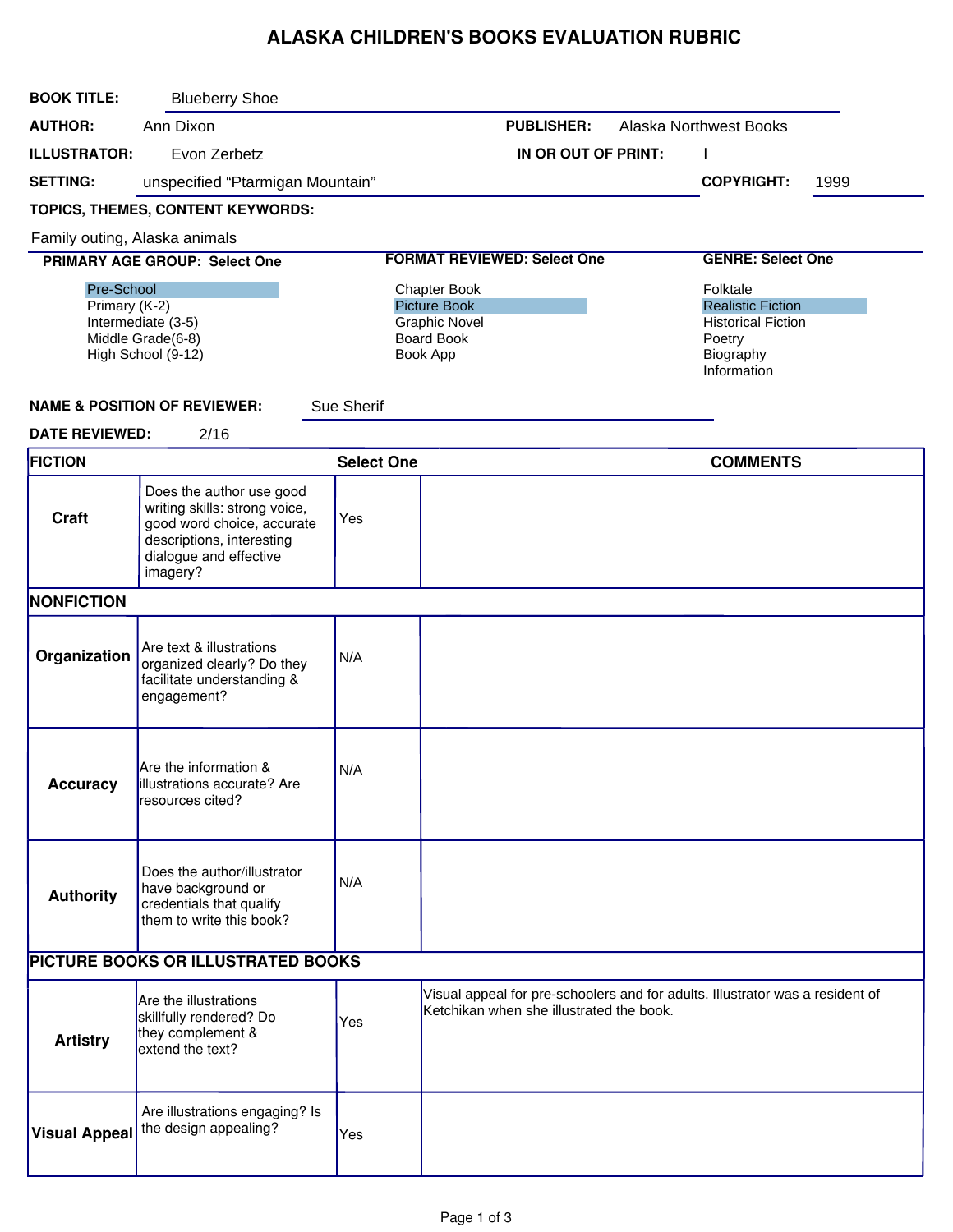|                                     | <b>CULTURAL APPROPRIATENESS</b>                                                       | <b>SELECT ONE</b> | <b>COMMENTS</b>                                                                                              |
|-------------------------------------|---------------------------------------------------------------------------------------|-------------------|--------------------------------------------------------------------------------------------------------------|
| Inclusiveness                       | Do text & illustrations<br>address racial, cultural,<br>and gender equality?          | No                | A Caucasian family and woodland animals are the focus of the story.                                          |
| <b>Cultural</b><br><b>Awareness</b> | Does the book promote<br>cultural awareness?                                          | N/A               |                                                                                                              |
| <b>Attribution</b>                  | Are appropriate<br>attributions made to the<br>source of the story, if<br>applicable? | N/A               |                                                                                                              |
| <b>Cultural</b><br>Acceptance       | Is controversy associated<br>with this book? (Notes<br>please)                        | N/A               |                                                                                                              |
|                                     | <b>INDICATORS OF EXCELLENCE</b>                                                       | <b>SELECT ONE</b> | <b>COMMENTS</b>                                                                                              |
| <b>Audience</b>                     | Are text & illustrations<br>appropriate for intended<br>age group & audience?         | Yes               |                                                                                                              |
| <b>Kid Factor</b>                   | Will young people want to<br>read or listen to this story?                            | Yes               | Simple text and clear illustrations make this a natural for family lap stories or small<br>group storytimes. |
|                                     | Does the book stimulate<br>Engagement   imagination, critical<br>thinking, curiosity? | Yes               |                                                                                                              |
| <b>Educational</b><br>Relevance     | Does this book have<br>value? Does it enhance<br>curriculum?                          | N/A               |                                                                                                              |
| <b>Timeliness</b>                   | Is the book in print or<br>available from libraries?                                  | Yes               |                                                                                                              |
| <b>Awards</b>                       | Has the Book won any<br>awards?                                                       | Yes               | National Outdoor Book Award<br>Parents Guide to Children's Media Award                                       |